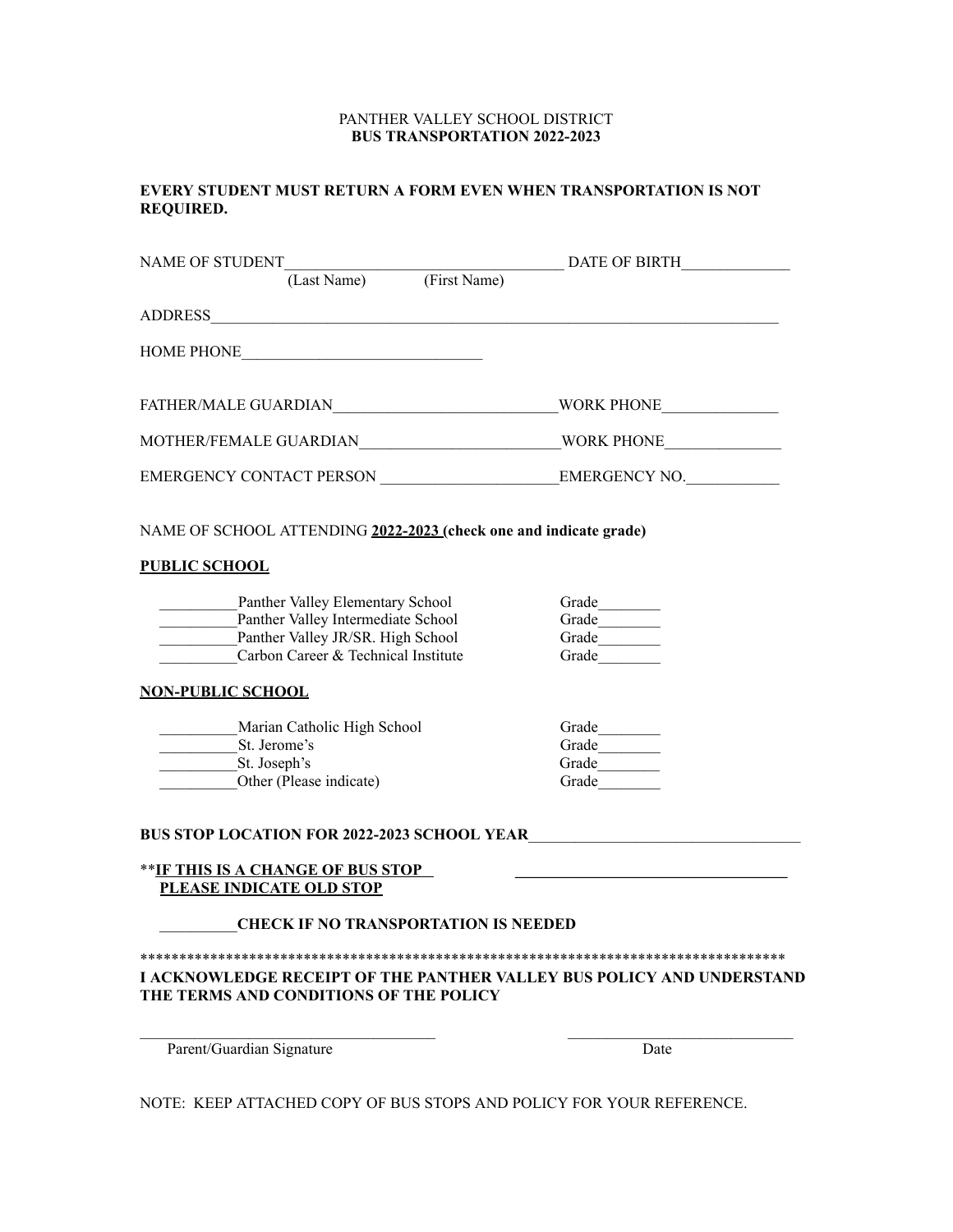## PANTHER VALLEY SCHOOL DISTRICT 1 PANTHER WAY LANSFORD, PENNSYLVANIA 18232

May 2022

Dear Parents/Guardians:

The Panther Valley School District shall provide bus transportation for the school term for students of the **Panther Valley School District, Carbon Career & Technical Institute, Marian High School, St. Jerome's.**

**PAROCHIAL SCHOOLS-** Students from Lake Hauto, Hauto Valley Estates, Nesquehoning/New Columbus, White Bear, Bugzie's Mountain, Summit Hill and Coaldale will be transported.

**PANTHER VALLEY ELEMENTARY SCHOOL**- Students from Coaldale, Lansford, Summit Hill, East or West White Bear, East or West Mountain Top, Lake Hauto and Hauto Valley Estates will be transported. Transportation

**will not** be provided for students residing in Nesquehoning **(Exception--students residing in the East End of Nesquehoning).**

Please complete the attached form, providing the exact information requested and return the form to student's homeroom teacher **no later than Monday, June 07, 2022**. Your cooperation and assistance will be greatly appreciated.

Any questions please contact Panther Valley School District Transportation Clerk (570) 645-3176 ext.3007 between the hours of 7:30 a.m. and 1:30 p.m. daily. \*\*\*\*\*\*\*\*\*\*\*\*\*\*\*\*\*\*\*\*\*\*\*\*\*\*\*\*\*\*\*\*\*\*\*\*\*\*\*\*\*\*\*\*\*\*\*\*\*\*\*\*\*\*\*\*\*\*\*\*\*\*\*\*\*\*\*\*\*\*\*\*\*\*\*\*\*\*\*\*\*\*\*\*\*\*

### PANTHER VALLEY SCHOOL BUS STOPS 2022-2023

| <b>COALDALE</b>                           | East End Greenwood, West End Greenwood, Bottom of Miner Street,<br>Bottom of Kline's Hill, $6th$ & High, $5th$ & W Phillips, Third & Phillips<br>Street, East & Phillips Streets.                                                                                       |
|-------------------------------------------|-------------------------------------------------------------------------------------------------------------------------------------------------------------------------------------------------------------------------------------------------------------------------|
| <b>LANSFORD</b>                           | Kneppers, Lansford Court, Aquilla, Jones & Ridge, Edgemont, Oak St,<br>Jones & Bertsch (midrise), Ridge & Tunnel, W Ridge (behind Friendly<br>Mart gas station), Cortright (Stadium), Corner of E Abbott St & S<br>Walnut St, Bertsch & Tunnel St, Center & Bertsch St. |
| <b>WHITE BEAR/</b><br><b>BUGZIE'S MTN</b> | Please indicate address of stop location requested                                                                                                                                                                                                                      |
| <b>SUMMIT HILL</b>                        | Ludlow & Elm Streets, Ludlow & Walnut Streets,<br>Post Office (Hazard & Market Streets), Ludlow & Oak (Daycare only)                                                                                                                                                    |
| <b>LAKE HAUTO/</b><br>HAUTO/              | Park Drive, White Oak Drive, Laurel Terrace, Tennis Courts,<br>Coffee Shop, Laurel Street, Rehatchek, Yard Street, 12 <sup>th</sup> Avenue, 10 <sup>th</sup><br>Avenue,                                                                                                 |
| <b>HAUTO ESTATES</b>                      | 9th Avenue, $6th$ Avenue, $5th$ Avenue, $4th$ Avenue, $3rd$ Avenue,<br>$2nd$ Avenue                                                                                                                                                                                     |

**\*\* PLEASE NOTE: ALL AVENUE PICK UPS WILL BE AT THE BOTTOM OF THE AVENUE (PARK AVE). NO ONE WILL BE PICKED UP ON THE HIGHWAY (RT. 54).**